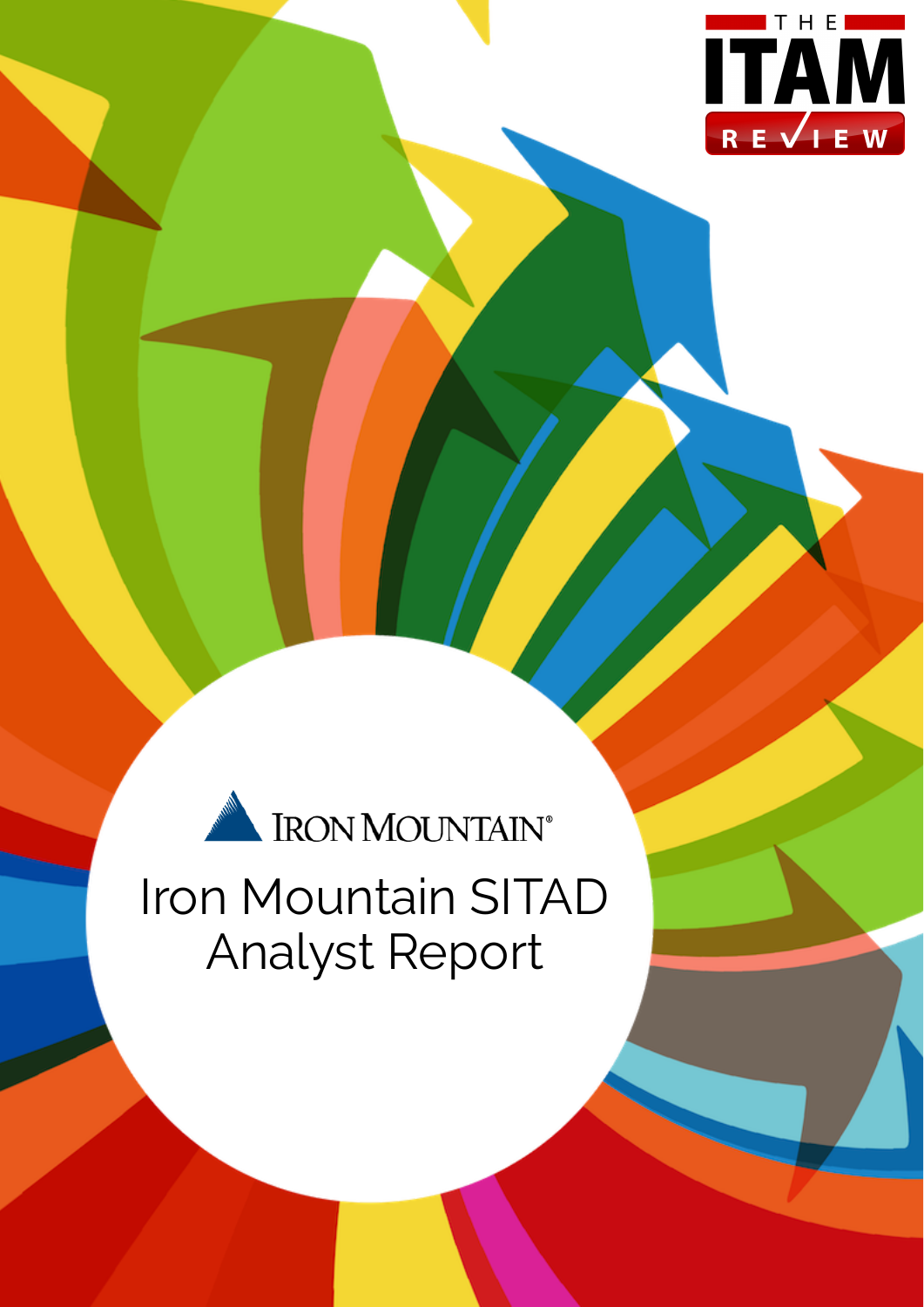# Synopsis

This report analyses Iron [Mountain](https://www.ironmountain.com/secure-destruction/it-asset-and-media-destruction/it-asset-disposition)'s SITAD service offering in the IT Asset Disposition (ITAD) market. At The ITAM [Review](https://www.itassetmanagement.net/) we advocate an integrated, sustainable and responsible approach to ITAD as a key part of the overall asset lifecycle our readers manage. This report is based on analyst calls with Iron Mountain's SITAD team conducted in Q1 2020.

# About Iron Mountain

Iron Mountain are veterans in Information Management for organisations worldwide, having been founded in 1951 with the aim of protecting vital records for financial institutions. Through organic expansion they are now the worldwide leader in storage and information services, with over 230,000 worldwide customers on 5 continents. Iron Mountain's portfolio includes;

- Information Management
- Datacenter Colocation
- Digital Transformation
- Secure Storage
- Secure IT Asset Disposition (the subject of this report)

These five product lines seek to address the physical and digital information management needs of customers who need to comply with legal and regulatory frameworks around information management, improve agility through digital transformation, and ensure that IT assets are disposed of in the right way.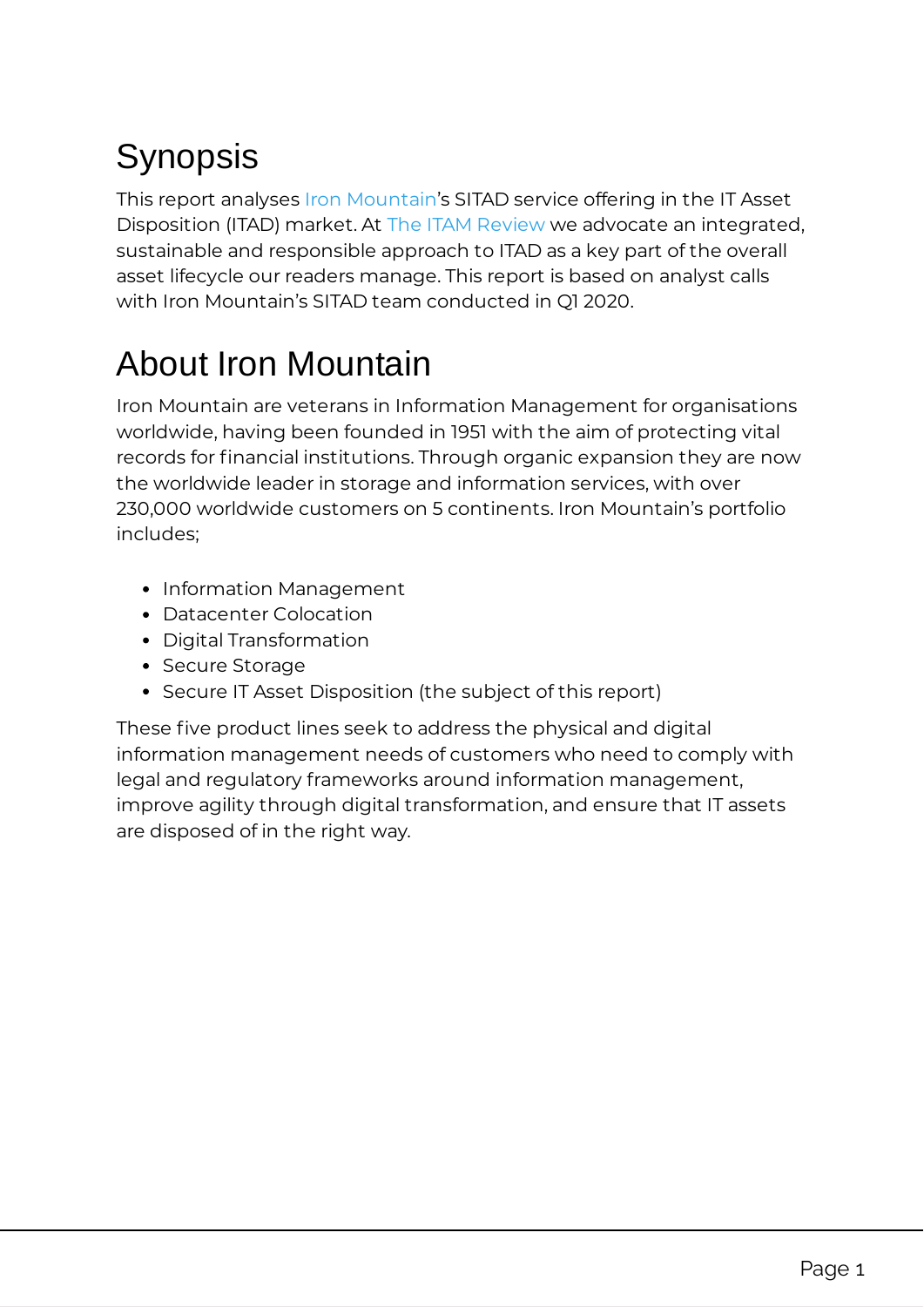## About IT Asset Disposition

IT Asset Disposition is a lifecycle stage in IT Asset Management primarily concerned with the end-of-life/end-of-service of an organisation's physical IT assets – computers, servers, mobile devices, and so on. Increasingly, and this is the case with Iron Mountain's SITAD offering, ITAD is also concerned with managing the entire lifecycle of the physical layer of an IT organisation. Without managing the whole lifecycle, it isn't possible to manage the end. This is a concept familiar to IT Asset Managers who realise that software and hardware asset management requires their attention throughout the lifecycle from Request and Procurement through Deployment and Servicing and all the way to Retire. It's important to understand that ITAD is no longer just an end-of-life exercise.

#### Use Cases for IT Asset Disposition

Companies are motivated to manage IT Asset Disposition for the following reasons:

- Data Privacy
- Corporate Responsibility and Sustainability
- Legal & Regulatory Obligation
- Cost Management

In a recent survey of customers conducted by IDG on behalf of Iron Mountain C-Level executives listed Sustainability & Data Privacy as their primary motivators for managing IT Asset Disposition, closely followed by Regulatory Compliance & Cost Management.

# The SITAD Service

Iron Mountain name their service Secure IT Asset [Disposition](https://www.ironmountain.com/secure-destruction/it-asset-and-media-destruction/it-asset-disposition), or SITAD for short. Why Secure? Iron Mountain provide a secure chain of custody through their entire lifecycle. They do this by leveraging their physical presence in the markets in which they operate. Iron Mountain's Information Management business requires global secure transportation and logistics services to meet customer needs, and these services are leveraged by SITAD. This existing infrastructure comprises people, physical locations, tools, and processes. Service components include: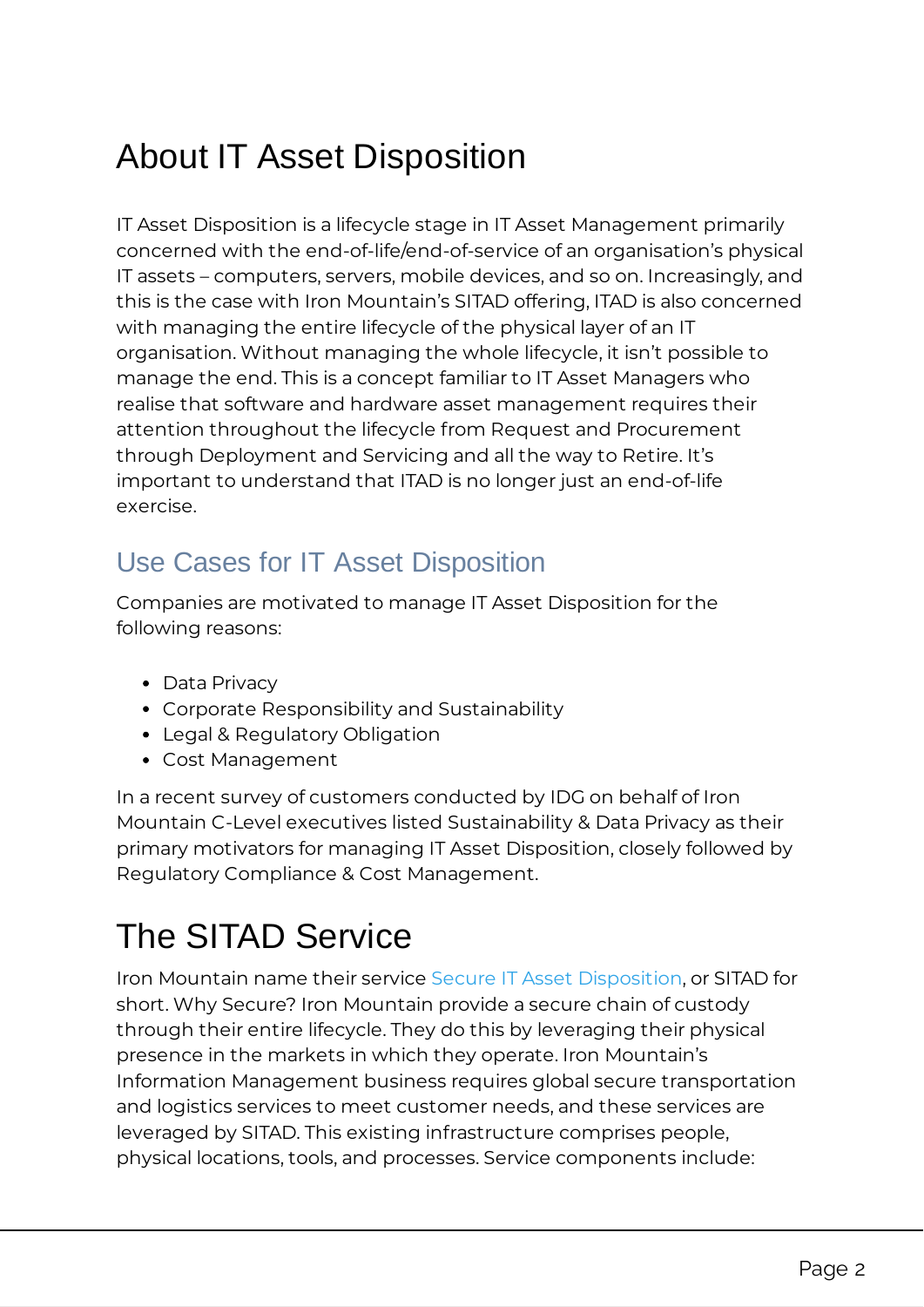#### Shared Services

SITAD customers have access to services and infrastructure from the rest of the Iron Mountain portfolio. These include fleets of service vehicles able to provide a range of on-site services, accredited and vetted employees and partners, and secure logistics. Additionally, Iron Mountain's online SITAD Management System (SMS) provides chain of custody and tracking for customer assets. Certificates of data destruction and asset recycling are provided. SITAD services are currently available across 26 countries and 5 continents, including the necessary permits for multi-region e-waste management.

#### Managed Deployment

Iron Mountain SITAD provides the ability for organisations to outsource much of the "heavy lifting" associated with provisioning new hardware. This includes Deploy & Decommission, Configuration, Asset Tagging, OS Imaging, and Logistics. The latter is particularly important as organisations shift to remote working and need to get functional, operational, and secure hardware into the hands of new and existing employees as rapidly as possible.

#### **Remarketing**

Reselling end-of-life IT assets allows enterprises to recover operating capital and reduce electronic waste. However, most companies have neither the internal resources nor expertise to remarket their IT assets. Remarketing/resale of retired IT assets is a source of revenue for most organizations. Indeed, it is the critical denominator in the core ITAD costbenefit equation, and often determines whether the client receives a check or an invoice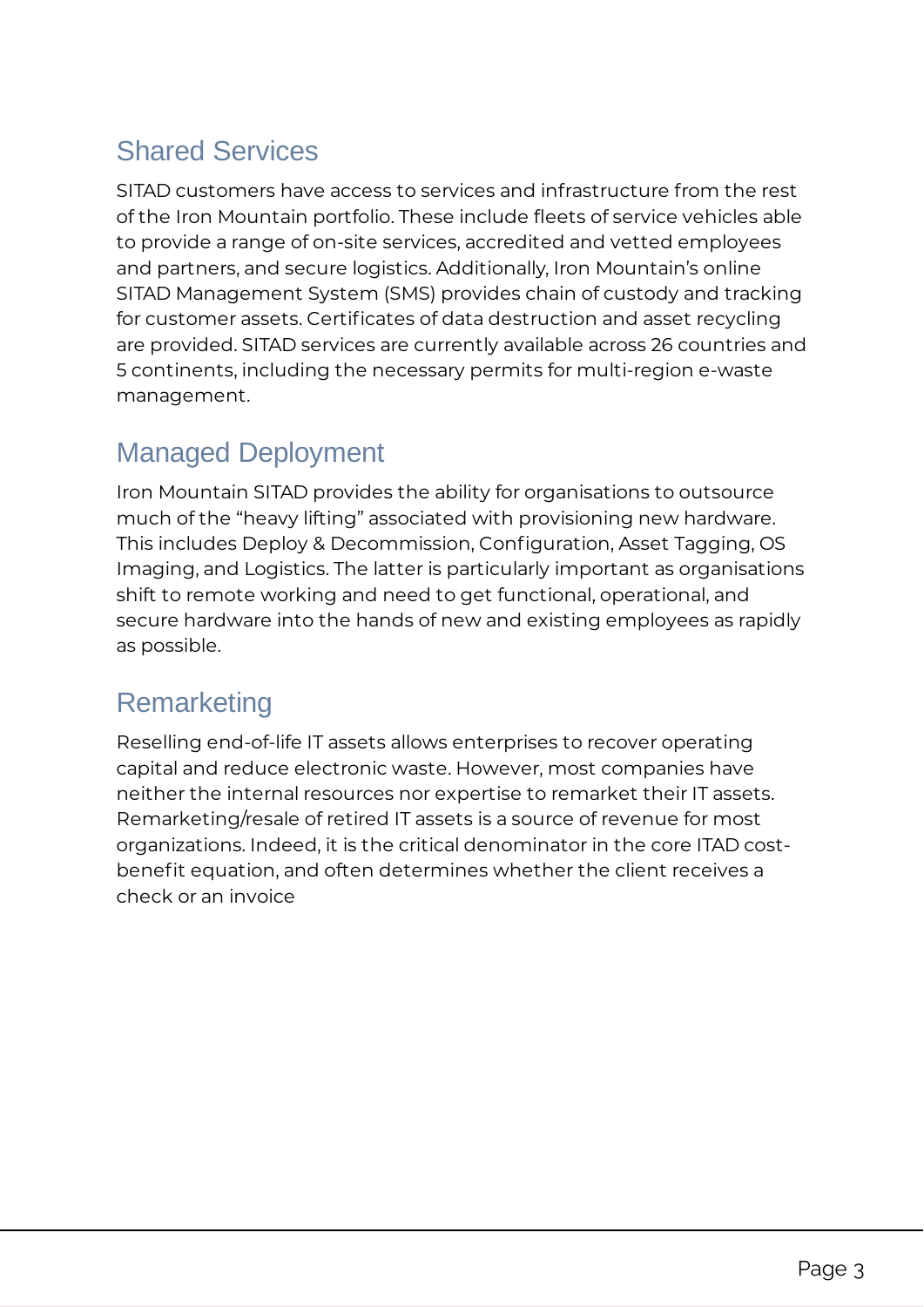#### **Destruction**

Destruction services remain an important part of any ITAD program. SITAD offers Secure Data Wiping that complies with NIST 800-88 guidelines, and Hard Drive shredding/destruction/degaussing. Media shredding (e.g. CDs/DVDs/Magnetic Tape) is also provided, as is tape wiping. These services can either be performed offsite at a processing facility or on site at the customer using Iron Mountain's fleet of shredder-equipped vehicles and accredited and security-cleared employees.

#### **Recycling**

Iron Mountain is certified to ISO 14001, the global environmental management system standard. This in turn is consistent with many regional regulations, such as the EU's WEEE Directive. Iron Mountain is an eStewards Enterprise and also offers R2 compliant recycling through its global processing partners. Recycling services include de-manufacturing, commodity recovery, and battery recovery. Iron Mountain's SITAD recycling service also offers reporting and certification. The service aims for a near-zero landfill impact.

# Pricing

Pricing is largely based around asset volume, against a rate card. Metrics include per pallet, per device, per pound, and percentage of fair market value for asset remarketing. Bulk and Serialized Data Destruction is also available, with Serialization (the recording of device serial numbers prior to [destruction\)](https://naidonline.org/) being the more expensive option and required for NAID certification.

### **Differentiators**

Iron Mountain's differentiators are as follows:

- Secure Chain of Custody
- Local & Global Reach
- Consistent nationwide service level for U.S, with 3,500 vehicles
- Large global certified and audited partner network
- Full Information Management lifecycle service provider
- Market Innovator and Leader
- Full Asset Lifecycle services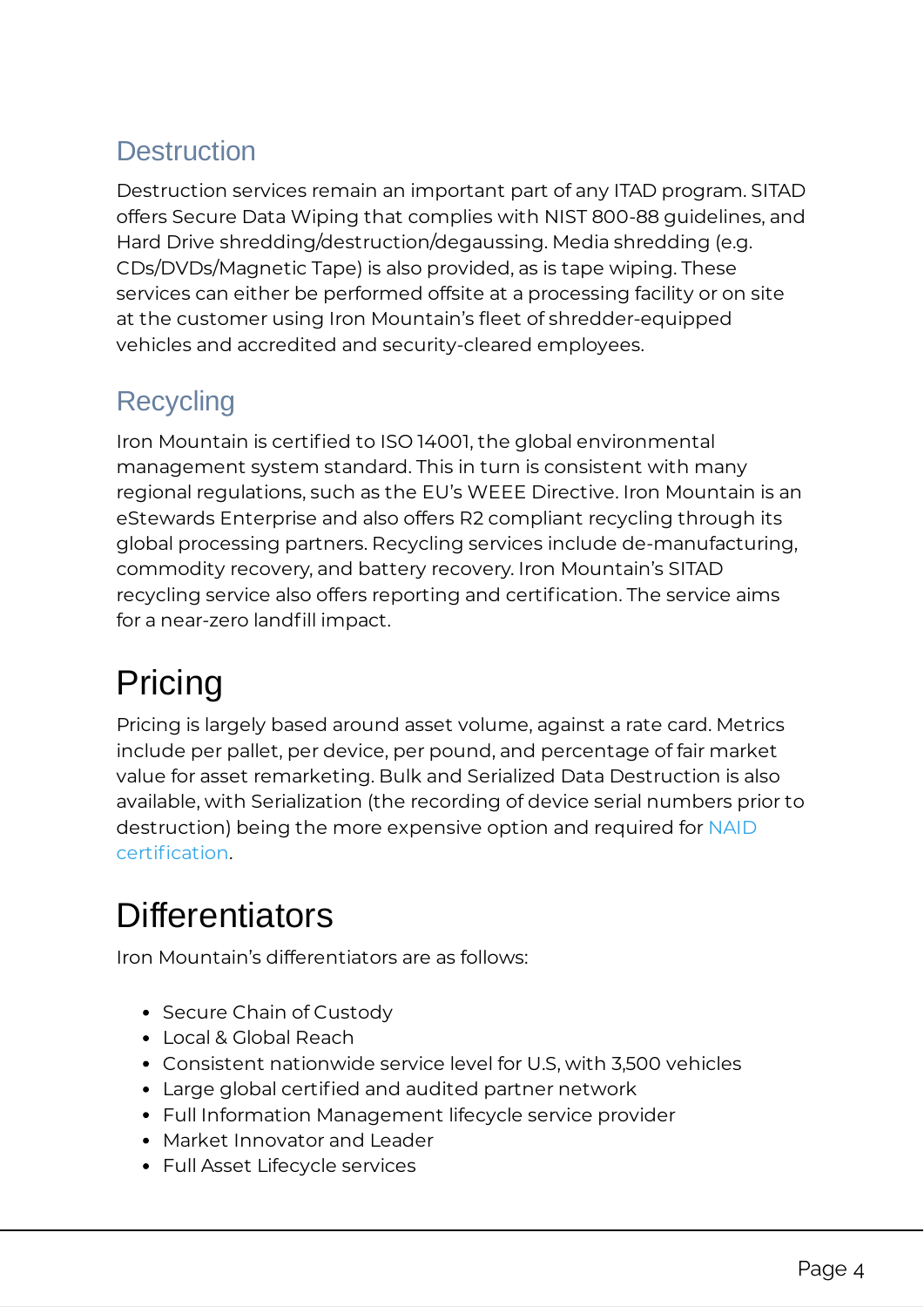## **Summary**

Iron Mountain is vastly experienced across the Information Management space of which ITAD is an increasingly important part. Iron Mountain SITAD is well-placed to meet the needs of organisations grappling with the rapid change to their secure perimeter brought by the move to remote working. The focus on the whole hardware lifecycle is evident, with companies able to engage Iron Mountain to manage device deployment as well and end-of-life/end-of-service. With remote working potentially becoming the norm, the ability for companies to have Iron Mountain manage their deployment/reclaim process as part of employee onboarding/offboarding will become increasingly important.

Large enterprises often seek to partner with a single global provider and Iron Mountain can meet that requirement. The ability to service a customer across the whole Information Management space offers synergies, as evidenced by the SITAD product's use of Iron Mountain's existing secure vehicle fleet.

Asset Remarketing services will also gain in importance as we head into a recession and companies focus on cutting costs. Hardware refresh cycles may be impacted by this and Iron Mountain's experience in the remarketing market will enable companies to maximise market value for their old assets.

A further industry trend is the seemingly unending and ever-increasing burden of regulation, either industry standards such as PCI-DSS, privacy laws such as CCPA & GDPR, or broader regulations such as HIPAA, MEGABYTE, and SOX. All these require organisations to manage the lifecycle of their physical assets. This will undoubtedly result in an increase in demand for the type of full lifecycle integrated services offered by Iron Mountain SITAD.